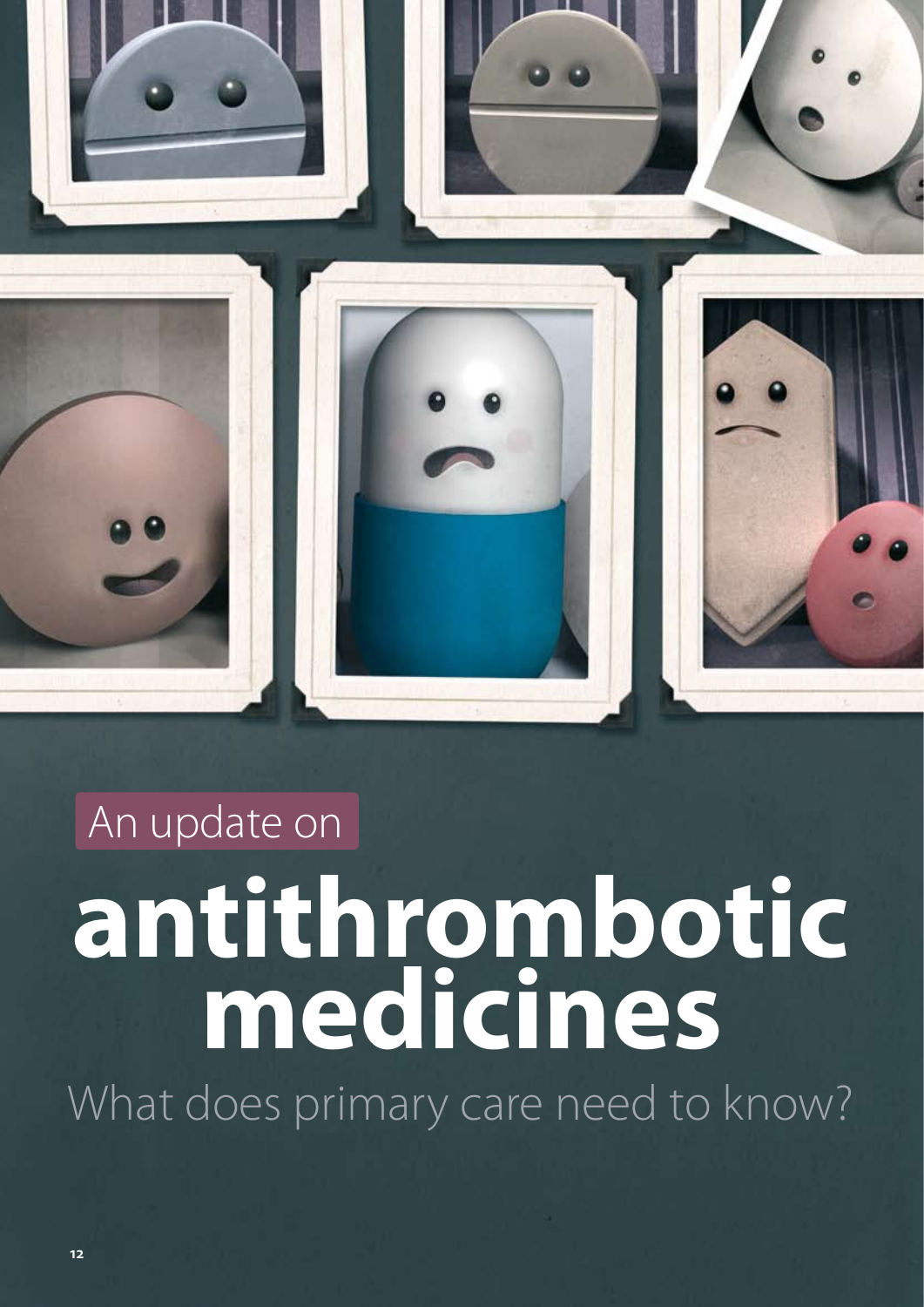*Antithrombotic medicines, such as aspirin and warfarin, have been routinely prescribed in primary care for decades for the prevention or treatment of arterial or venous thrombi. In 2011, we published a consensus statement on the use of antithrombotic medicines in general practice. In the last few years the indications for some oral antithrombotic medicines have expanded, e.g. dabigatran, and access to other medicines has increased, e.g. ticagrelor has been added to the Pharmaceutical Schedule. In this article we examine recent developments in the use of antithrombotic medicines, provide prescribing information for newer medicines commonly used in primary care, and update the evidence available to clinicians who are discussing the benefits and risks of antithrombotic treatment with patients.* 

## **Antithrombotic medicines in New Zealand**

Antithrombotic medicines, i.e. antiplatelets and anticoagulants, have an important role in the prevention and treatment of arterial and venous thrombi. Heparin was first isolated from liver tissue in the 1920s and since then the number of medicines available to prevent excessive thrombosis has increased dramatically. Warfarin, the first oral anticoagulant, was identified in the 1940s as the compound responsible for causing haemorrhage in cattle eating mouldy hay; the research was funded by the Wisconsin Alumni Research Foundation (WARF), hence the name "warfarin".<sup>1</sup> Although the analgesic and antipyretic properties of aspirin had been known for centuries, in 1950 Dr Lawrence Craven, a general practitioner, first published the idea that aspirin may be protective against coronary thrombosis.<sup>2</sup> Decades later this observation was confirmed by clinical trial.<sup>2</sup> More recently, several novel oral anticoagulants, e.g. dabigatran, and rivaroxaban, have been registered as medicines and guidance on their use continues to expand as more clinical trials are conducted. Refinement of stroke risk assessment tools, e.g. CHADS<sub>2</sub> and CHA<sub>2</sub>DS<sub>2</sub>-VASc, is ongoing and enables the benefits of antithrombotic treatment to be better balanced against their potential adverse effects.

#### **Which antithrombotic medicines are currently available for use in primary care?**

Antithrombotic medicines are widely used by patients in primary care; between July 2013 and June 2014, 110 prescriptions for either warfarin, dabigatran, clopidogrel or dipyridamole were collected from community pharmacies in New Zealand per 1000 registered patients.3 Tables 1 (Page 20) and 2 (Page 22) show the anticoagulants and oral antiplatelet medicines currently dispensed from community pharmacies in New Zealand, their indications and contraindications.

# **Managing stroke risk in patients with atrial fibrillation**

The diagnosis of atrial fibrillation should be confirmed in primary care with a 12-lead ECG.<sup>6</sup> Atrial fibrillation is the cause of 20 – 25% of all ischaemic strokes and these strokes are often severe and more likely to reoccur.<sup>6</sup> It is therefore important to assess stroke risk in patients with non-valvular atrial fibrillation to determine if they are likely to benefit from anticoagulant treatment.7 People with non-valvular atrial fibrillation have a four- to five-fold increased risk of ischemic stroke, however, the individual risk can vary by 20-fold depending on the person's age and clinical features.<sup>7</sup> People with valvular heart disease, particularly mitral stenosis, have an even higher annual risk of embolic stroke compared to those with non-valvular atrial fibrillation, therefore adherence to anticoagulant treatment is particularly important.

#### **Stroke risk assessment tools**

The CHADS $_2^{}$  stroke risk assessment tool has been widely tested in patients with non-valvular atrial fibrillation.<sup>7</sup> The  $CHA<sub>2</sub>DS<sub>2</sub>$ -VASc (Table 3, over page) adds the categories age, vascular disease and sex to  $\text{CHADS}_{2}$  and is therefore able to more reliably identify patients at very low risk who may not benefit from treatment with an anticoagulant.<sup>6</sup> However, both  $CHADS<sub>2</sub>$  and  $CHA<sub>2</sub>DS<sub>2</sub>$ -VASc may underestimate the risk of

stroke in patients with a recent transient ischaemic attack (TIA) or ischaemic stroke where other risk factors are absent; stroke risk may be closer to 7 – 10% per year in these patients.8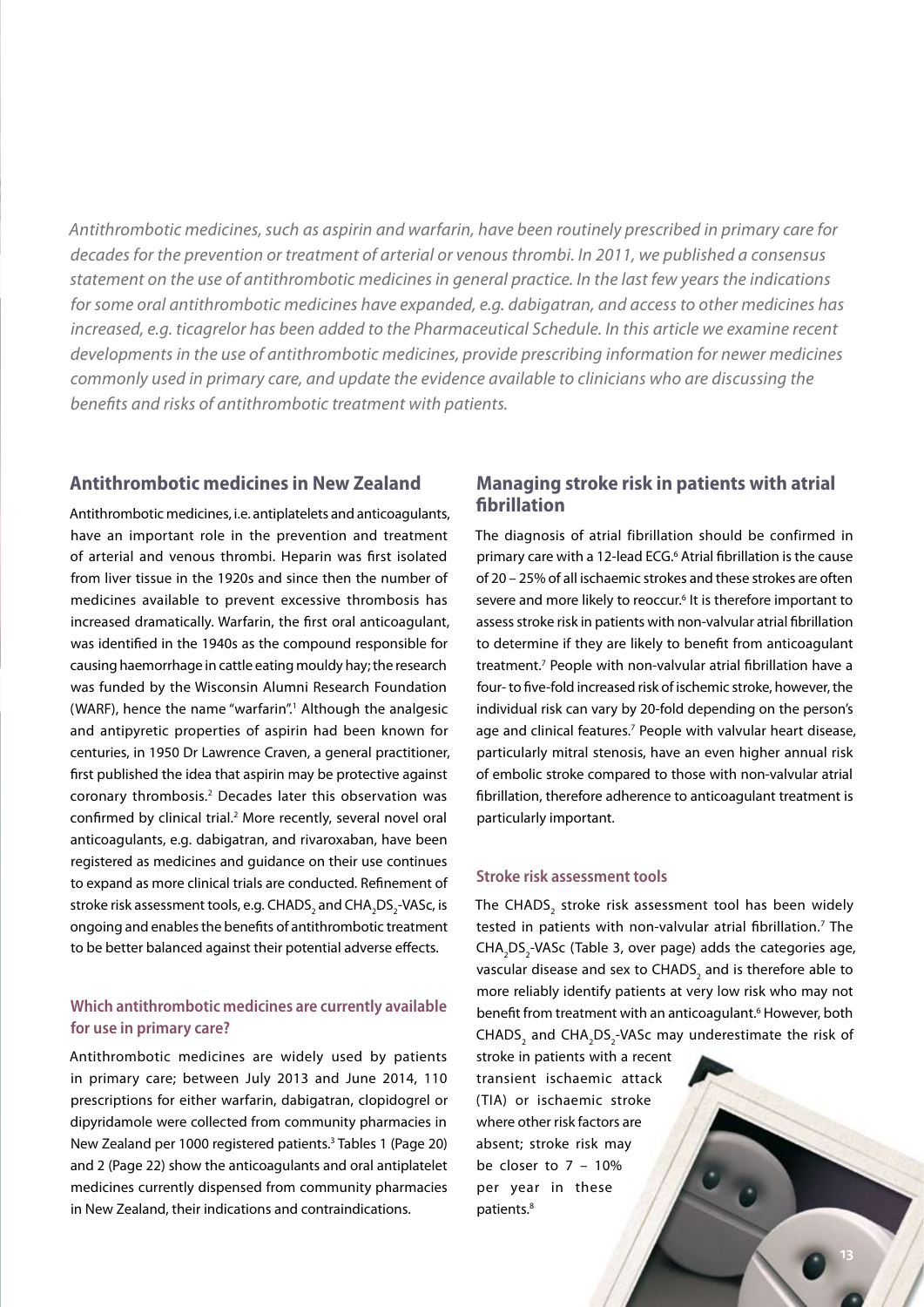# **Can antithrombotic medicines be continued during surgical procedures?**

Before patients undergo surgery it is important to balance their increased risk of bleeding, if they continue taking an antithrombotic medicine, against their reduced risk of experiencing a thromboembolic event. This is difficult as thromboembolic events are relatively uncommon but highly significant when they do occur, while bleeding may occur more frequently but will often be relatively mild in comparison. The type of procedure that is being planned is an important factor when performing this risk versus benefit analysis.

Patients taking aspirin or warfarin are highly unlikely to increase their risk of clinically significant bleeding if they undergo routine dental procedures.<sup>4</sup> It is also reasonable to continue aspirin or warfarin treatment when patients undergo minor dermatological procedures in primary care; warfarin use is associated with a 1.2% increased risk of bleeding during dermatological procedures.<sup>4</sup> If patients are undergoing more invasive procedures in secondary care, the decision to continue or withdraw antithrombotic treatment will be guided by the clinician performing the procedure.

If an antithrombotic medicine is withdrawn before a surgical procedure, the timing of this withdrawal depends on the half-life of the medicine and the patient's renal clearance. The duration of the antithrombotic effect of aspirin and clopidogrel is reported to be seven days and a single dose of warfarin is reported to have an antithrombotic effect for two to five days.<sup>4</sup> Therefore it is recommended that antiplatelet medicines be stopped seven to ten days before the surgical procedure and warfarin five days before the surgical procedure.<sup>4</sup>

There is less data available on the bleeding risk associated with newer antithrombotic medicines, e.g. dabigatran, if being taken by a patient undergoing a surgical procedure. In patients with a creatinine clearance (CrCl) > 50 mL/min discontinue dabigatran 24 hours before surgery.<sup>5</sup> If there is an increased risk of bleeding or a major surgery is planned dabigatran should be discontinued two days before the procedure.<sup>5</sup> In patients with a CrCl of 30 - 50 mL/min the clearance is likely to be prolonged and dabigatran should be stopped two to four days prior to the procedure.<sup>5</sup>

Table 3: CHA<sub>2</sub>DS<sub>2</sub>-VASc ischaemic stroke assessment tool for patients with non-valvular atrial fibrillation<sup>7</sup>

| <b>Clinical feature</b>                                                                   | Score         |
|-------------------------------------------------------------------------------------------|---------------|
| <b>Congestive heart failure</b>                                                           | 1             |
| <b>Hypertension</b>                                                                       | 1             |
| Age                                                                                       |               |
| $65 - 74$ years                                                                           | 1             |
| $\ge$ 25 years                                                                            | $\mathcal{P}$ |
| <b>Diabetes mellitus</b>                                                                  | 1             |
| <b>Stroke or transient ischaemic attack</b>                                               | $\mathcal{P}$ |
| Vascular disease, e.g. peripheral artery disease,<br>myocardial infarction, aortic plaque | 1             |
| Female sex                                                                                | 1             |
| Total out of $9 =$                                                                        |               |
|                                                                                           |               |

The annual risk of stroke according to  $\text{CHA}_{\text{2}}\text{DS}_{\text{2}}\text{-}\text{VASc score}$ (calculated for a score of up to 6) is: $8$ 

- $\blacksquare$  Zero points = 0.5%
- $\blacksquare$  One point = 1.5%
- $\blacksquare$  Two points = 2.5%
- $\blacksquare$  Three points = 5%
- Four points =  $6\%$
- Five to six points =  $7\%$

A number of online tools are available for calculating a patient's CHA<sub>2</sub>DS<sub>2</sub>-VASc score, e.g. http://clincalc.com/ **Cardiology/Stroke/CHADSVASC.aspx** 

#### **Previous guidance on the management of stroke risk has changed**

Previously, patients with non-valvular atrial fibrillation and a CHA<sub>2</sub>DS<sub>2</sub>-VASc score of zero were offered aspirin in preference to an anticoagulant. However, it is now recommended that these patients should not be treated with either an anticoagulant or an antiplatelet at this time.<sup>6</sup> Aspirin monotherapy should generally not be prescribed for the purpose of stroke prevention in patients with atrial fibrillation.9

Currently it is recommended that all patients with atrial fibrillation who have a **CHA<sub>2</sub>DS<sub>2</sub>-VASc score ≥ 1** should be considered for anticoagulant treatment and the risks and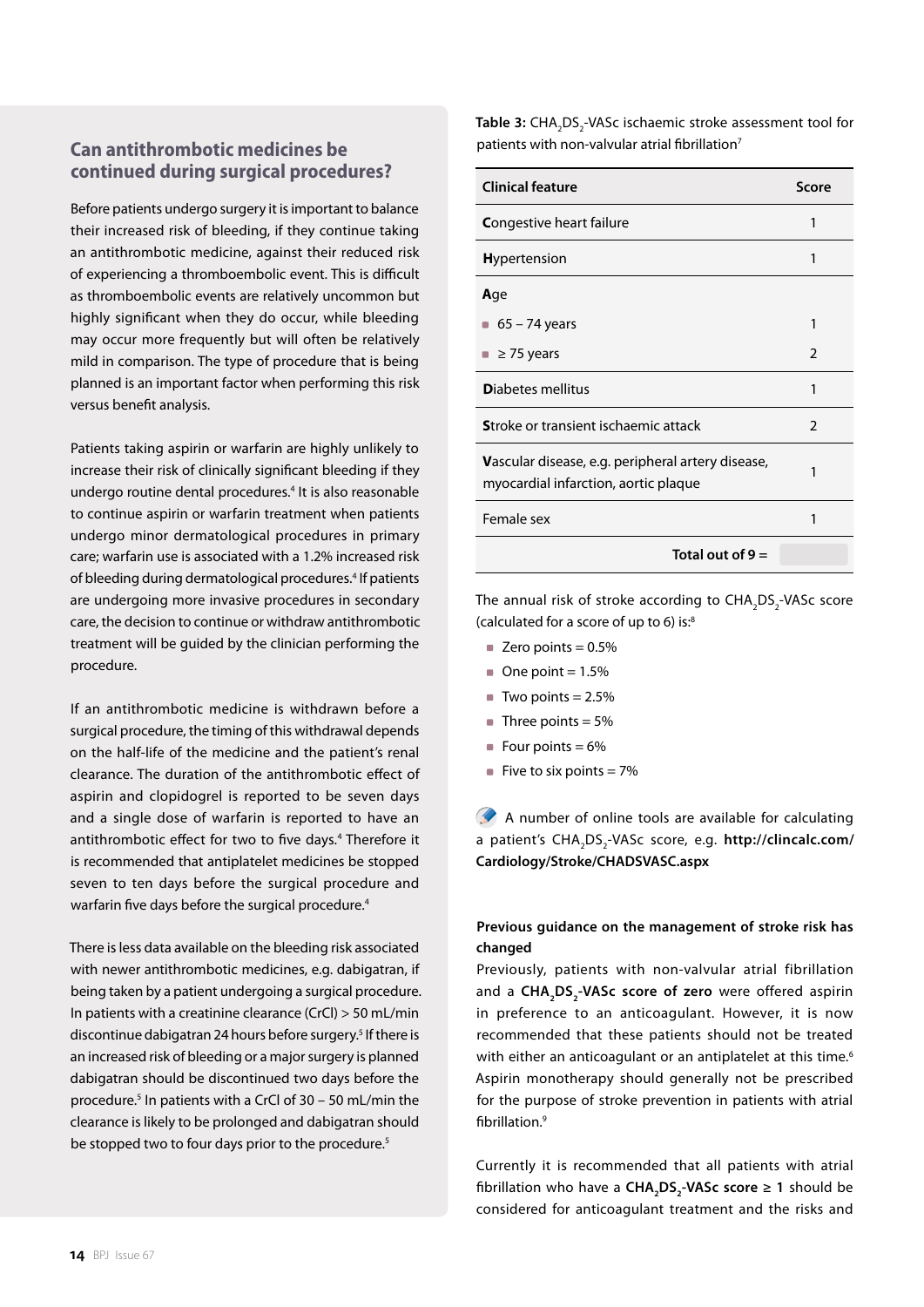benefits discussed with the patient.<sup>10</sup> However, a recent metaanalysis has suggested that the risk of ischaemic stroke in patients with a  $\mathsf{CHA}_{\mathbf{2}}\mathsf{DS}_{\mathbf{2}}\text{-}\mathsf{VASC}$  score of 1 may have been overestimated and the routine treatment of these patients with an anticoagulant may not be providing sufficient benefit to justify treatment.<sup>11</sup> Where it is uncertain if a patient will benefit from anticoagulant treatment a discussion with a cardiologist or neurologist may be beneficial. See Page 18 for a discussion on the benefits of warfarin versus dabigatran.

**The evidence:** The average stroke rate in primary prevention trials for untreated patients with non-valvular atrial fibrillation is approximately 4%, and approximately 12% in secondary prevention trials.12 Warfarin has been used for many years to reduce the stroke risk in these patients. Adjusted-dose treatment with warfarin results in a absolute reduction in all strokes of 2.7% per year (number needed to treat [NNT] for one year to prevent one stroke  $=$  37) for primary prevention, and a 8.4% reduction per year (NNT of 12) in secondary prevention.<sup>12</sup> Treatment with warfarin is associated with a small absolute increase in the risk of intracranial haemorrhage of 0.2% per year.<sup>12</sup>

Anticoagulants are associated with clinically significant reductions in stroke risk in patients with atrial fibrillation compared to aspirin, while the risk of intracranial bleeding associated with both medicines is relatively low.12 The Birmingham Atrial Fibrillation Treatment of the Aged (BAFTA) study found that in patients aged over 75 years the annual risk of stroke, intracranial haemorrhage and systemic embolus in patients taking warfarin was 1.8%, compared with an annual risk of 3.8% in patients taking aspirin.<sup>13</sup>

## **Consider the risk of bleeding before prescribing an anticoagulant**

The risk of bleeding should always be considered before discussing anticoagulation treatment with a patient, however, it is important that the bleeding risk is not overstated. Risk factors for bleeding in patients taking anticoagulant treatment include:<sup>10</sup>

- **Increasing age**
- **Uncontrolled hypertension**
- History of myocardial infarction, ischaemic heart disease or cerebrovascular disease
- Anaemia
- A history of bleeding
- The use of other medicines that increase bleeding risk, e.g. aspirin or other antiplatelet medicines, and nonsteroidal anti-inflammatory drugs (NSAIDs)

There are a number of tools available that can be used to assess the bleeding risk of patients with atrial fibrillation. The HAS-BLED tool (Table 4) is relatively simple and its use is recommended in order to identify modifiable risk factors that can be managed in patients undergoing anticoagulation treatment.<sup>6</sup> HAS-BLED may also be useful in balancing the risks versus benefits of anticoagulation treatment in patients with atrial fibrillation who have a CHA<sub>2</sub>DS<sub>2</sub>-VASc score of 1.<sup>6</sup> However, HAS-BLED should not be used to determine whether a patient should be offered anticoagulation treatment as this decision should be based on stroke risk estimation.<sup>6</sup> The BAFTA study found that in patients with a high risk of bleeding who were treated with warfarin the annual risk of intracranial haemorrhage was 0.2%; substantially lower than the annual risk of stroke.<sup>13</sup>

**A HAS-BLED score > 2** is associated with a clinically significant risk of major bleeding,<sup>7</sup> i.e. fatal bleeding, intracranial bleeding, or a significant drop in haemoglobin, and as a patient's score increases there is an increasing need for caution and monitoring when considering the use of anticoagulants.<sup>14</sup>

Percutaneous left atrial appendage occlusion is a recent intervention that is currently only available privately in New Zealand but is likely to be a option in the future for patients in whom anticoagulation is not tolerated or is contraindicated.<sup>9</sup>

**Table 4:** HAS-BLED bleeding risk prediction tool7

| <b>Risk factor</b>                                                                                            | Score        |
|---------------------------------------------------------------------------------------------------------------|--------------|
| <b>H</b> ypertension (systolic blood pressure $>$<br>160 mmHg)                                                | 1            |
| <b>Abnormal renal and liver function</b>                                                                      | 1 point each |
| <b>Stroke (past history)</b>                                                                                  | 1            |
| <b>Bleeding (previous history of bleeding or</b><br>predisposition to bleeding)                               | 1            |
| Labile INRs (unstable, high or insufficient<br>time with therapeutic range)                                   | 1            |
| <b>Elderly</b> (aged over 65 years)                                                                           | 1            |
| <b>Drugs or alcohol (including concomitant</b><br>use of aspirin, other antiplatelet medicines<br>and NSAIDs) | 1 point each |
| Total out of $9 =$                                                                                            |              |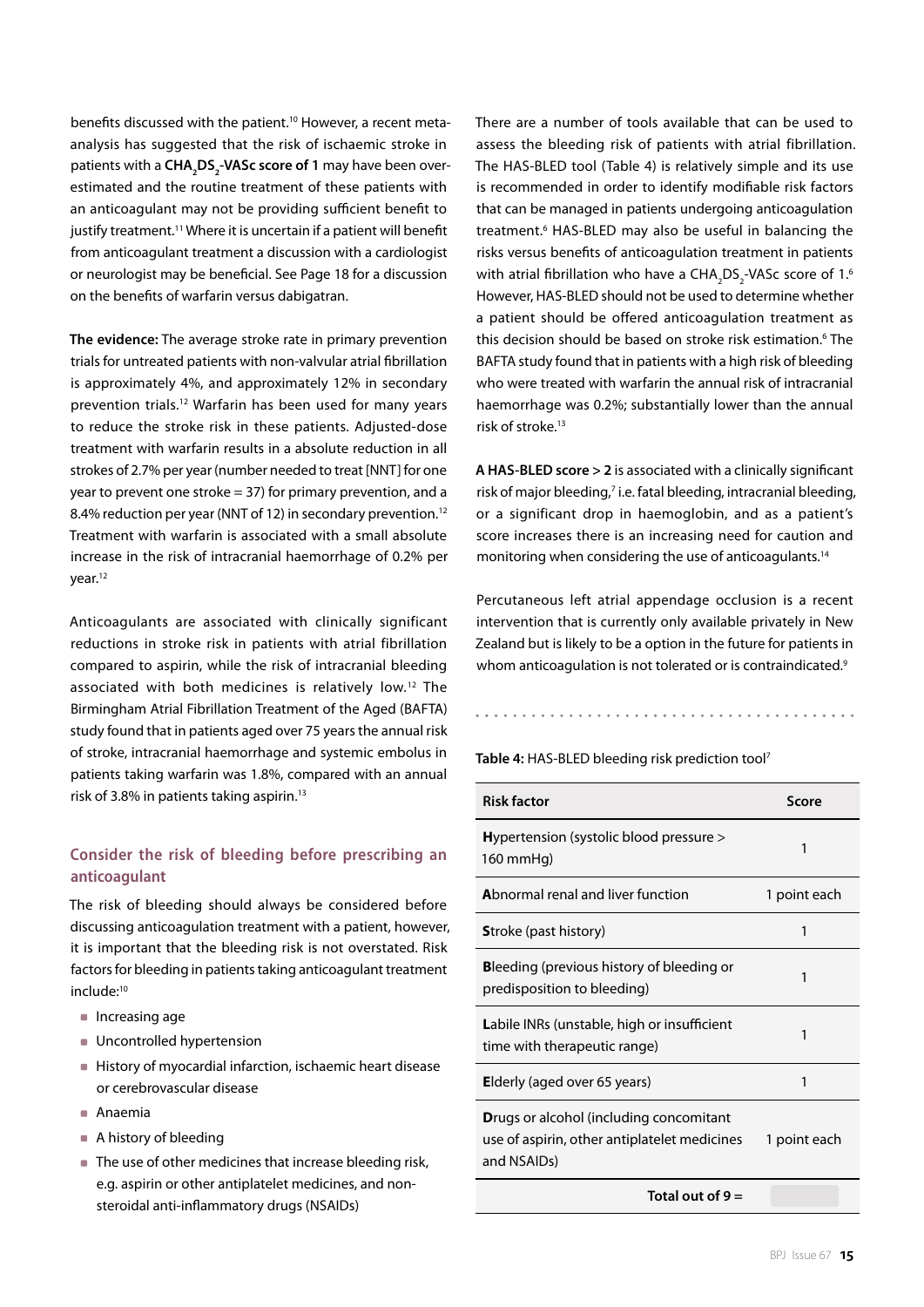## **Deciding between warfarin or dabigatran to prevent thromboembolism**

Once it has been decided that anticoagulant treatment is appropriate, it is necessary for patients and their general practitioners to decide whether warfarin or dabigatran is the preferred treatment option. The decision to initiate other anticoagulants, e.g. rivaroxaban, will be made in secondary care.

The **advantages** of dabigatran compared to warfarin include:

- **Superior ability to prevent stroke when dabigatran 150** mg, is taken twice daily
- Testing of level of anticoagulation and dose adjustments are not currently required, although research into a suitable monitoring test is underway
- Onset of anticoagulation is rapid (two to three hours) compared with 48 – 72 hours with warfarin<sup>15</sup>
- Does not accumulate in the liver and therefore safer than warfarin in patients with hepatic dysfunction $16$
- Fewer interactions with other medicines and foods
- A reduced risk of intracranial haemorrhage when dabigatran 110 mg, is taken twice daily

The **disadvantages** of dabigatran compared with warfarin include:

- An increased incidence of gastrointestinal adverse effects, e.g. dyspepsia
- **Twice daily dosing required**
- Caution is required in patients with progressive chronic kidney disease (CKD)
- There is no reversal agent to prevent or treat haemorrhage
- A small absolute increase in risk (0.27%) of acute coronary syndrome<sup>17</sup>

Patient preference plays a significant role in determining whether warfarin or dabigatran is the most appropriate treatment choice. Some patients may feel more comfortable initiating treatment with warfarin as it has a long history of being relatively safe when the dose is adjusted appropriately. Patients may also be reassured by the regular INR testing when taking warfarin and the fact that the anticoagulant effects can be reversed with vitamin K. Patients with established cardiovascular disease may also prefer warfarin as the use of dabigatran is associated with a small increase in risk of myocardial infarction or acute coronary syndrome.17 The increased "health time" that patients taking warfarin have with health professionals due to INR testing may be beneficial,

particularly for patients who live alone. Alternatively, other patients may prefer a newer medicine and the reduced risk of intracranial haemorrhage associated with dabigatran use. Patients and clinicians are likely to find dabigatran more convenient than warfarin because there is no need to perform monitoring to assess anticoagulation.

Some patients may benefit from taking an anticoagulant and an antiplatelet, e.g. patients with atrial fibrillation following an acute coronary syndrome.18 However, when a patient who is taking an anticoagulant is prescribed an antiplatelet their risk of bleeding is increased by approximately 50%.<sup>18</sup> Therefore a lower dose of dabigatran, i.e. dabigatran 110 mg, twice daily, may be preferable in patients also taking an antiplatelet, due to the decreased risk of major bleeding with the lower dabigatran dose.18 However, this must also be balanced against the small increased risk of acute coronary syndrome in patients taking dabigatran.

In patients with valvular heart disease and atrial fibrillation warfarin is the preferred anticoagulant; treatment with dabigatran is contraindicated in this situation (see below).

On balance the evidence suggests that dabigatran is at least as effective and may be safer than warfarin for the prevention of ischaemic stroke and systemic embolism.

 $G$  See: "The evidence: Dabigatran vs. warfarin", Page 18.

## **Dabigatran should NOT be prescribed to patients with valvular heart disease**

Dabigatran is not indicated for the prevention of thrombosis in patients with mechanical heart valves and should not be prescribed for this indication. There is evidence that patients with mechanical heart valves who take dabigatran are at an increased risk of bleeding or experiencing a thromboembolic event compared to what their risk would have been if they had been prescribed warfarin. Several trials comparing the efficacy and safety of warfarin or dabigatran in patients who had undergone heart valve replacement were stopped early prompting the U.S. Food and Drug Administration (FDA) to release a statement that the use of dabigatran as a anticoagulant is contraindicated in patients with mechanical heart valves.19

**The evidence:** Evidence that dabigatran should not be used in patients with mechanical heart valves comes from a study that was stopped early due to an excess of bleeding and thromboembolic events in patients taking dabigatran.20 Of the 252 patients enrolled in the study who had undergone mitral-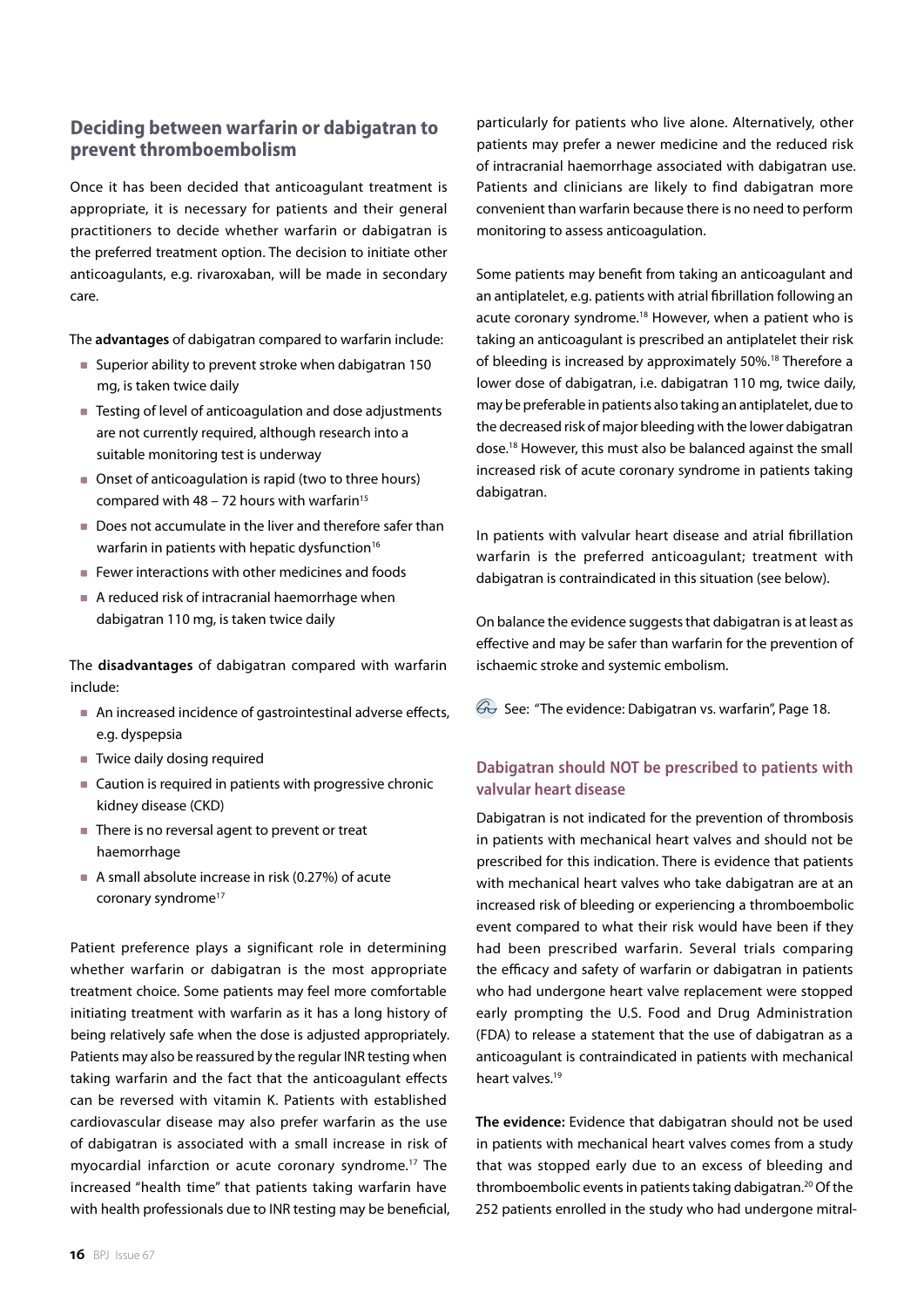valve replacement, 168 received treatment with dabigatran and 84 received warfarin.20 Dabigatran dosing was at 150 mg, 220 mg or 300 mg, twice daily, depending on renal function.<sup>21</sup> Ischaemic or unspecified stroke occurred in 5% of patients taking dabigatran but did not occur in any patients taking warfarin, and major bleeding occurred in 4% of patients taking dabigatran and 2% of patients taking warfarin.20

#### **Initiating dabigatran treatment**

Dabigatran is rapidly and completely converted to its active metabolite when taken orally. Approximately 80 – 85% of the dose is excreted in the urine therefore dose reduction is appropriate in people with renal impairment.<sup>22</sup> Renal function should be assessed before prescribing dabigatran. In patients with a creatinine clearance less than 30 mL/min dabigatran is contraindicated (see NZF for details).15 Dosing regimens for the various indications of dabigatran are shown in Table 5, below. Patients aged over 80 years with atrial fibrillation should be prescribed the lower dose of dabigatran 110 mg, twice daily, due to the increased risk of bleeding in this patient group.<sup>15</sup> Regular monitoring of renal function is also recommended for patients taking dabigatran (Table 1, Page 20).

# **Ticagrelor is superior to clopidogrel in patients with acute coronary syndromes**

It is increasingly likely that patients who have been diagnosed with an acute coronary syndrome will be treated with ticagrelor, twice daily, in preference to clopidogrel, once daily; both are used in combination with aspirin, i.e. dual antiplatelet treatment. This treatment is particularly beneficial to patients following a coronary stenting procedure as stent thrombosis is often fatal. The choice of anticoagulant is usually made in hospital following diagnosis of an acute coronary syndrome and treatment is then continued in the community for twelve months. In patients who are likely to experience issues with compliance the once daily dosing regimen of clopidogrel may be seen as an advantage over twice daily treatment with ticagrelor.

Ticagrelor is a direct-acting and reversible antagonist of the P2Y<sub>12</sub> receptor found on platelets and causes rapid inhibition of platelet activation and aggregation.<sup>16</sup> Clopidogrel also acts to inhibit platelet aggregation by irreversibly blocking the P2Y<sub>12</sub> receptor; the irreversible inhibition of clopidogrel can be an advantage in patients where treatment compliance is an issue.16 Unlike clopidogrel, ticagrelor is not a prodrug and therefore does not need to be processed by an enzyme (CYP2C19) to be activated. This explains why ticagrelor is reported to produce faster, greater and more consistent inhibition of platelet reactivity compared with clopidogrel.<sup>26</sup> Evidence supporting the preferential use of ticagrelor over clopidogrel for patients with an acute coronary syndrome with or without a prior history of stroke or TIA is accumulating.<sup>26, 27</sup>

 $\mathbb{G}$  See: "The evidence: Ticagrelor vs. clopidogrel", Page 19.

**Indication Dose Duration** Prophylaxis of stroke and systemic embolism in patients with non-valvular atrial fibrillation Dabigatran, 150 mg, twice daily OR dabigatran, 110 mg, twice daily in patients aged over 80 years Ongoing Treatment of deep vein thrombosis and pulmonary embolism Dabigatran, 150 mg, twice daily, after at least five days of parenteral anticoagulant treatment Continued for up to six months Prophylaxis of venous thromboembolism following major joint surgery Dabigatran, 110 mg, one to four hours after surgery, then dabigatran 220 mg, once daily For ten days following knee surgery and 28 – 35 days following hip surgery

Table 5: Dosing regimens for indications of dabigatran use in New Zealand<sup>15</sup>

 $\widehat{\mathcal{G}}$  For further information, see: "Dabigatran revisited", BPJ 50 (Feb, 2013).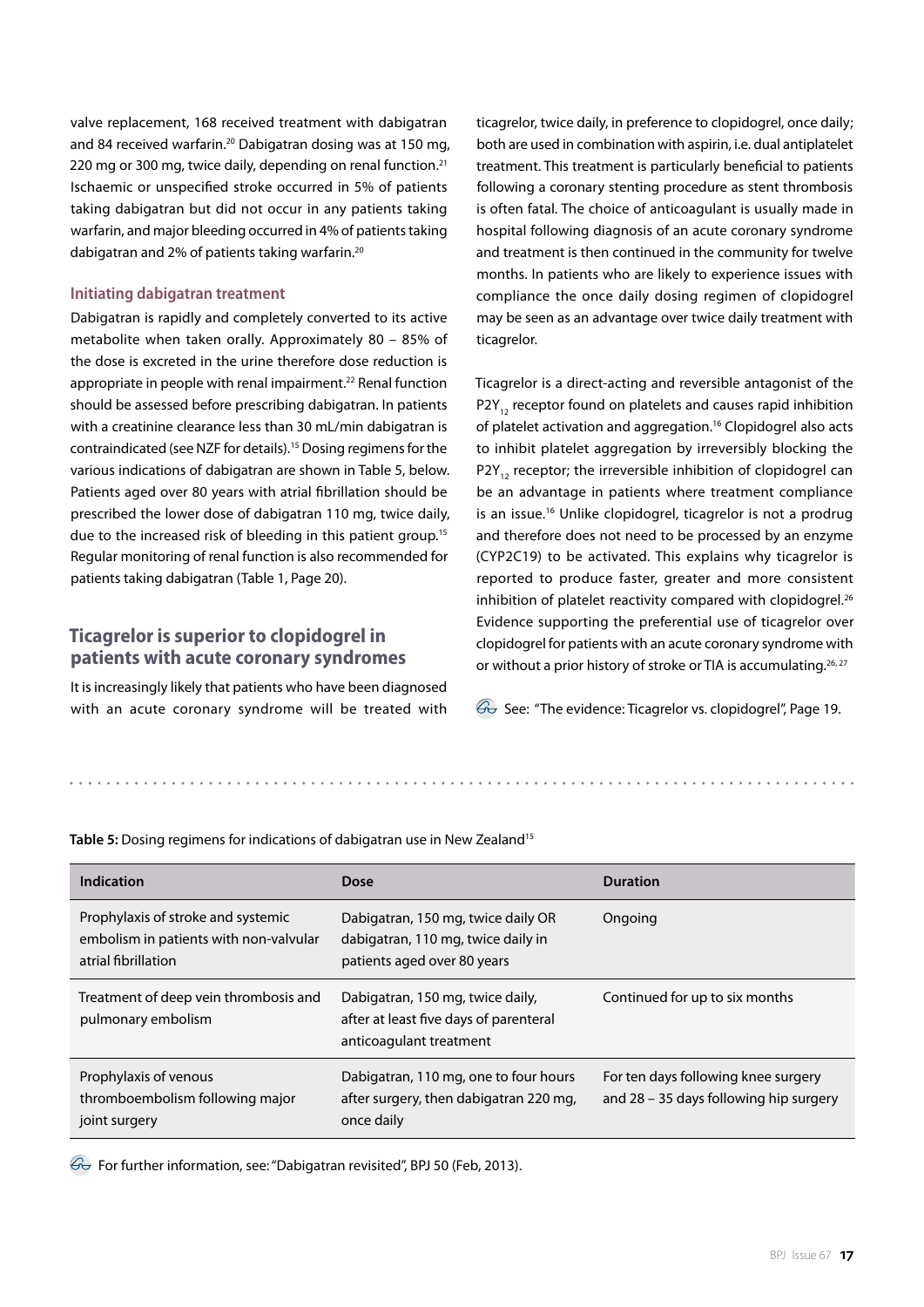#### **The evidence: dabigatran vs. warfarin**

The effectiveness and safety of dabigatran in reducing stroke risk in patients with non-valvular atrial fibrillation was largely established by the Randomised Evaluation of Long-Term Anticoagulation therapy (RE-LY) trial. This trial enrolled over 18 000 patients with atrial fibrillation who were treated with either 110 mg dabigatran, twice daily, or 150 mg dabigatran, twice daily, or adjusteddose warfarin.21 It was concluded that in patients with atrial fibrillation, 110 mg of dabigatran, twice daily, was associated with rates of stroke and systemic embolism comparable to warfarin treatment, but lower rates of major haemorrhage.21 Therefore dabigatran 110 mg, twice daily is recommended for patients aged over 80 years in whom a reduced bleeding risk is preferable.<sup>15</sup> Patients treated with dabigatran 150 mg, twice daily, had a lower risk of stroke and thromboembolism compared with warfarin with a comparable risk of major haemorrhage.<sup>21</sup>

After one to three years, almost half of the patients in the RE-LY trial were enrolled in the Long-term Multicenter Extension of Dabigatran Treatment in Patients with Atrial Fibrillation (RELY-ABLE) trial which had a mean follow-up of 4.3 years. $23$  The risk of major bleeding and intracranial haemorrhage in patients taking dabigatran was similar to that of the RE-LY trial, although there was no control group of patients taking warfarin enrolled to confirm these findings.<sup>23</sup> The 150 mg, twice daily, dose of dabigatran continued to be associated with an increased rate of major bleeding compared with the 110 mg, twice daily, dose.<sup>23</sup>

A 2013 subgroup analysis of the RE-LY trial has found that the reported benefits of dabigatran in terms of

stroke and systemic embolism prevention compared to warfarin are also seen in patients who are concurrently taking an antiplatelet medicine.<sup>18</sup> The dabigatran 110 mg, twice daily dose was associated with a lower risk of major bleeding than adjusted-dose warfarin; the dabigatran 150 mg, twice daily, dose was associated with the same risk of major bleeding as warfarin.<sup>18</sup> However, the stroke and embolism preventing effects of dabigatran 150 mg, twice daily, did appear to be somewhat reduced by the concurrent use of an antiplatelet.<sup>18</sup>

The available evidence does not, however, completely support dabigatran in preference to warfarin. Recently a different group of investigators performed a retrospective study of patients diagnosed with atrial fibrillation to assess the risk of bleeding in 1302 patients taking dabigatran and 8102 patients taking warfarin.<sup>24</sup> Compared to warfarin, dabigatran treatment (dose not recorded) was found to be associated with an increased risk of major bleeding (regardless of anatomical location) and gastrointestinal bleeding, but a lower risk of intracranial haemorrhage.<sup>24</sup>

A trial of over 2500 patients with acute venous thromboembolism compared dabigatran 150 mg, twice daily, with dose-adjusted warfarin. It was found that dabigatran treatment for patients with venous thromboembolism was associated with significantly fewer clinically relevant bleeds or bleeds of any sort and that dabigatran was associated with a trend towards fewer major bleeds.25 Contrary to studies in other patient groups the rate of intracranial bleeding was the same in both groups of patients; there were two intracranial bleeds recorded in each group of patients.<sup>25</sup>

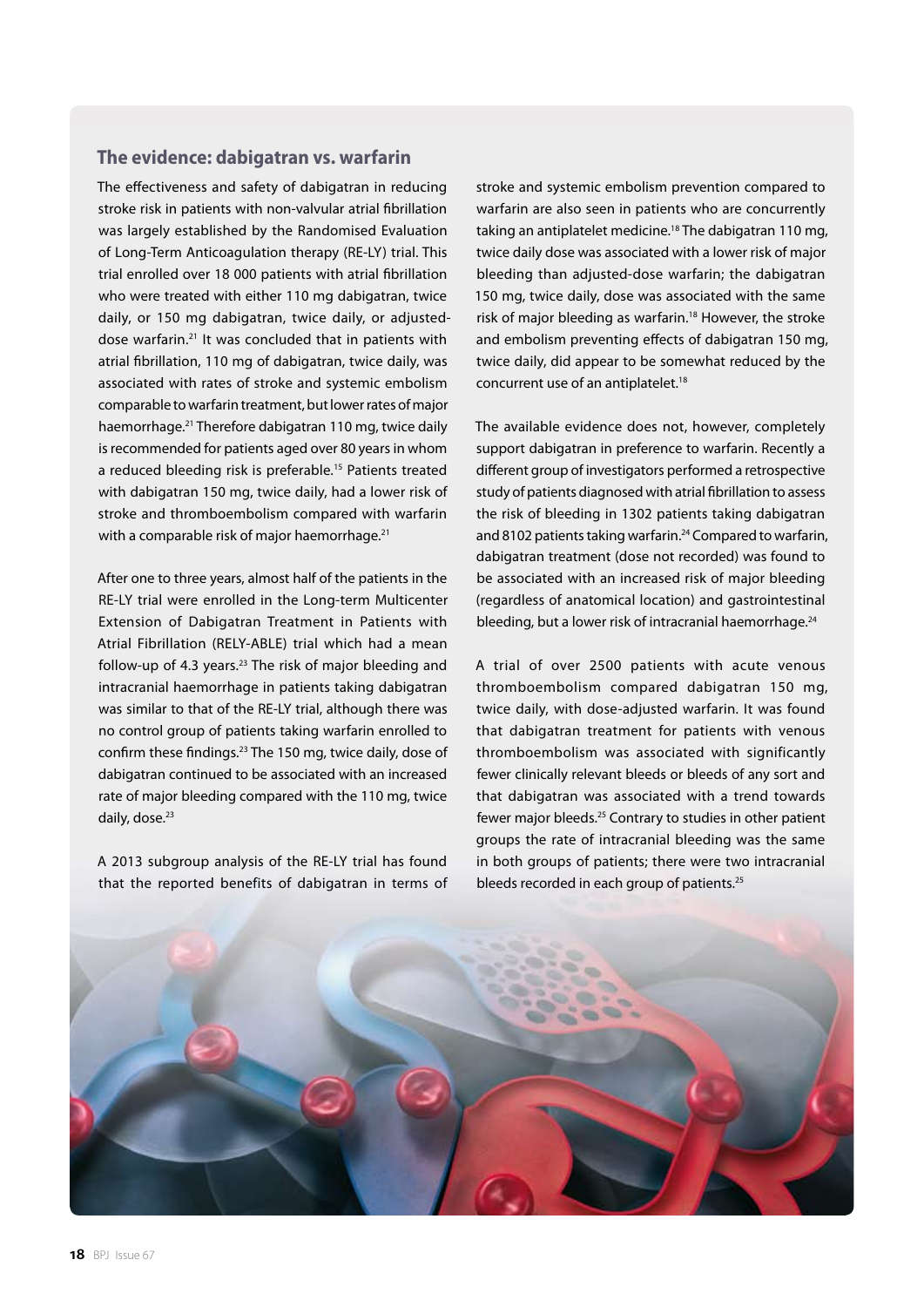#### **Ticagrelor may be more effective than clopidogrel in Māori or Pacific peoples**

Research has identified genetic polymorphisms in the CYP2C19 enzyme that metabolises clopidogrel, which may influence treatment efficacy. Ethnic differences have also been found in the prevalence of these alleles. A study of 312 New Zealand patients with acute coronary syndrome treated with clopidogrel and aspirin found that 47% of Māori and Pacific peoples had a loss-of-function CYP2CI9 allele, while 11% had a gain-of-function CYP2C19 allele.<sup>28</sup> In comparison 26% of Europeans with acute coronary syndrome had a loss-of-function allele and 41% had a gain-of-function allele.<sup>28</sup> The authors were also able to correlate the presence of the loss-of-function CYP2C19 allele with increased levels of platelet reactivity on assay from patients taking clopidogrel.<sup>28</sup> High platelet reactivity levels have been associated with poorer outcomes in patients with acute coronary syndromes. The authors of the study concluded that Māori and Pacific peoples should be preferentially treated with ticagrelor over clopidogrel.28

Although the clinical implications of the research are not yet fully known, to date no genetic variations in the efficacy of ticagrelor have been reported. Therefore this is a further reason why many cardiologists recommend ticagrelor in preference to clopidogrel for the treatment of patients with an acute coronary syndrome.

#### **How is ticagrelor initiated?**

Treatment with ticagrelor begins with 180 mg as a single dose, then 90 mg, twice daily, for up to 12 months.<sup>15</sup> It should be taken in combination with low-dose aspirin, e.g. 100 mg, daily.15 The most frequent adverse effect associated with the use of ticagrelor is a transient dyspnoea that does not appear to be caused by bronchospasm. For this reason, ticagrelor should be used cautiously in patients with asthma or COPD.<sup>15</sup> Ticagrelor should be discontinued five days before elective surgery.<sup>15</sup> It is recommended that renal function be tested within one month of initiation of ticagrelor.<sup>15</sup> Patients aged over 75 years, those who have moderate or severe renal impairment, and those taking an angiotensin receptor blocker (ARB) may be more likely to have an increase in creatinine levels.29 Ticagrelor should be used cautiously in patients with a history of hyperuricaemia or gout. The use of ticagrelor is not recommended in patients with uric acid nephropathy.29

 $\mathbb{G}$  For further information, see: "Ticagrelor – out with the old and in with the new?", BPJ 54 (Aug, 2013).

# **The evidence: ticgarelor vs. clopidogrel**

The Platelet Inhibition and Patient Outcomes (PLATO) trial compared ticagrelor versus clopidogrel for the prevention of cardiovascular events in more than 18 000 patients admitted to hospital with an acute coronary syndrome, with or without ST segment elevation.<sup>26</sup> All patients received aspirin 75 – 100 mg daily, unless they could not tolerate aspirin.26 Compared with clopidogrel, ticagrelor was found to significantly reduce mortality from vascular causes, myocardial infarction, or stroke, without increasing the overall rate of major bleeding, although, an increase in bleeding not related to coronary-artery bypass grafting was seen in patients taking ticagrelor.<sup>26</sup>

A recent subgroup analysis of 11 080 patients with non-ST segment elevation acute coronary syndrome from the PLATO trial randomised to either ticagrelor or clopidogrel found that ticagrelor significantly reduced the rates of death from vascular causes, myocardial infarction, or stroke without an increase in the rate of overall bleeding.<sup>26</sup> After 12 months, the rates of death from these causes was 9.8% in patients taking ticagrelor and 11.7% in those taking clopidogrel.26 However, ticagrelor was associated with an increased rate of bleeding not related to surgery, including more instances of fatal intracranial bleeding.<sup>26</sup>

Patients with acute coronary syndrome and a prior history of stroke or TIA have a mortality rate twice that of patients with acute coronary syndrome without a history of stroke or TIA.27 These patients are also at three times the risk of experiencing a stroke and four times the risk of having an intracranial bleed compared with patients without a history of stroke or TIA.<sup>27</sup> The assessment of the benefits and risks of treatment with an antiplatelet are difficult in this context as many of the factors that indicate high ischaemic risk also suggest an elevated risk of bleeding, e.g. age, hypertension, diabetes.27 In the PLATO trial, 1152 patients with acute coronary syndrome had a history of stroke or TIA and subgroup analysis found that the benefits of ticagrelor treatment were also applicable in this high-risk patient group.<sup>27</sup> However, this net clinical benefit in patients with a history of cerebrovascular disease has been challenged by some clinicians.<sup>30</sup>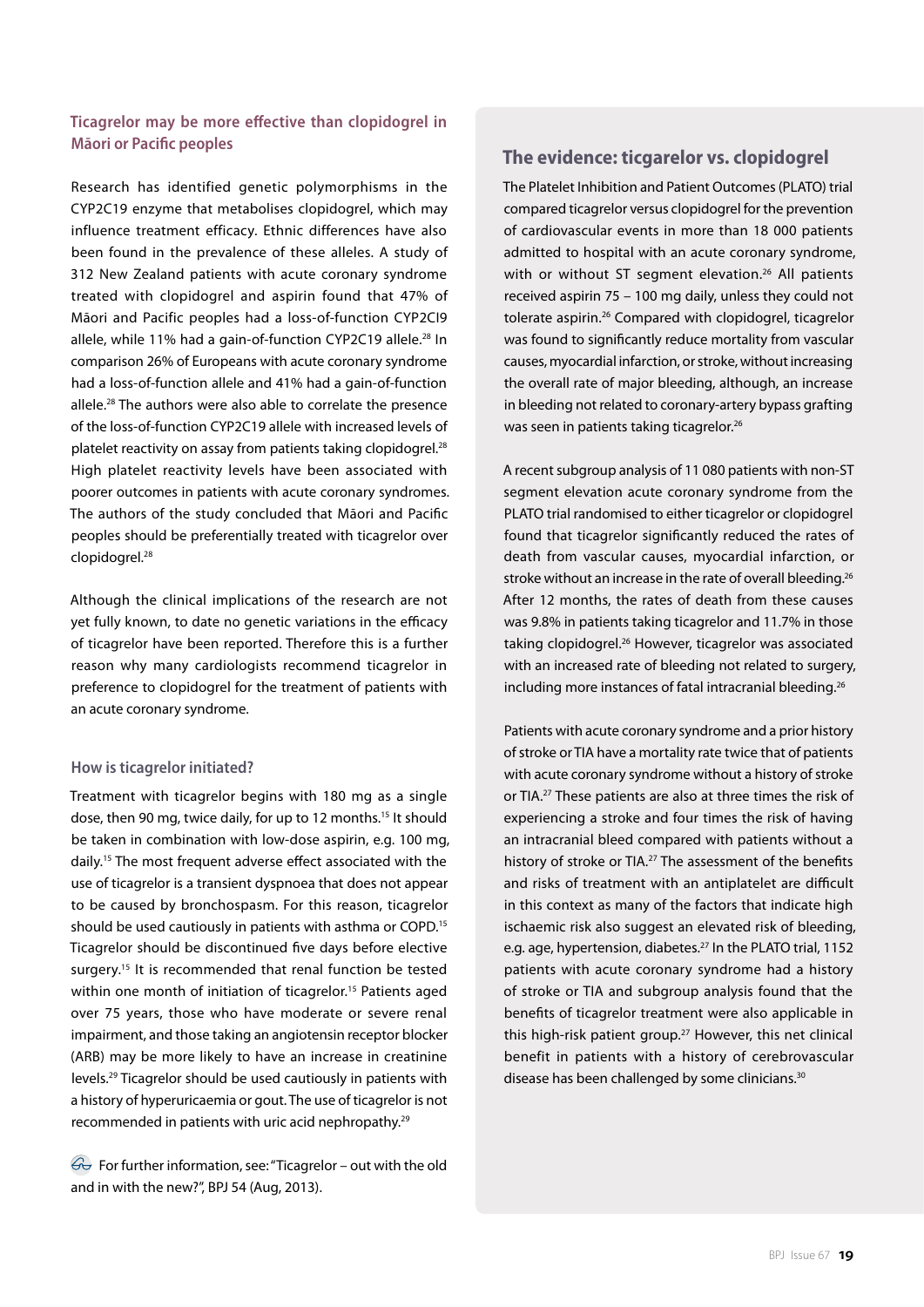Table 1: Anticoagulant medicines currently available from community pharmacies in New Zealand<sup>15</sup>

| Anticoagulant Indications                  |                                                                                                                                                                                                                                                                                                                                                                                                                                                                                                                                                                                                                                                          | <b>Contraindications</b>                                                                                                                                                                                                                                                      | <b>Comments</b>                                                                                                                                                                                                                                                                                                                                                                                                                                                                                                                                                                                                                                                                 |
|--------------------------------------------|----------------------------------------------------------------------------------------------------------------------------------------------------------------------------------------------------------------------------------------------------------------------------------------------------------------------------------------------------------------------------------------------------------------------------------------------------------------------------------------------------------------------------------------------------------------------------------------------------------------------------------------------------------|-------------------------------------------------------------------------------------------------------------------------------------------------------------------------------------------------------------------------------------------------------------------------------|---------------------------------------------------------------------------------------------------------------------------------------------------------------------------------------------------------------------------------------------------------------------------------------------------------------------------------------------------------------------------------------------------------------------------------------------------------------------------------------------------------------------------------------------------------------------------------------------------------------------------------------------------------------------------------|
| <b>Warfarin</b><br>vitamin K antagonist    | Prevention of<br>thromboembolism in<br>patients with atrial fibrillation<br>(AF) with at least one risk<br>factor, e.g. previous TIA or<br>stroke, systemic embolism,<br>symptomatic heart failure,<br>age $\ge$ 75 years, age $\ge$ 65 years<br>with coronary artery disease,<br>hypertension, or diabetes.<br>Prevention of stroke following<br>myocardial infarction in<br>patients with increased<br>embolic risk.<br>Prevention and treatment<br>of venous thrombosis and<br>pulmonary embolism.<br>Prevention of<br>thromboembolism in patients<br>with prosthetic heart valves.                                                                   | Haemorrhagic stroke, active<br>bleeding or significant risk of<br>major bleeding.<br>Should not be used during<br>pregnancy or within 48 hours<br>postpartum.                                                                                                                 | Dose is adjusted according to the patient's<br>INR; the patient should spend more than<br>65% of the time in the therapeutic range. <sup>6</sup><br>For primary and secondary prevention of<br>stroke the dose is adjusted to achieve an<br>INR of 2-3. In patients with aortic valve<br>prosthesis the target INR is 2.5-3.0, and in<br>patients with mitral valve prosthesis the INR<br>target is 3.0-3.5.<br><b><i>G</i></b> For further information, see: "Use of INR<br>for monitoring warfarin treatment", BT (Nov,<br>2010).<br>Medicines are available to reverse the<br>anticoagulant effect of warfarin, e.g.<br>vitamin K.<br>Fully subsidised without restrictions. |
| Dabigatran<br>direct thrombin<br>inhibitor | The prevention of stroke<br>and systemic embolism in<br>patients with non-valvular<br>AF with at least one risk<br>factor, e.g. previous TIA or<br>stroke, systemic embolism,<br>symptomatic heart failure,<br>age $\ge$ 75 years, age $\ge$ 65 years<br>with coronary artery disease,<br>hypertension, or diabetes.<br>Prevention of venous<br>thromboembolism following<br>total hip or knee replacement.<br>Treatment of deep vein<br>thrombosis or pulmonary<br>embolism after at least<br>five days of parenteral<br>anticoagulant treatment (new<br>2014).<br>Prevention of recurrent deep<br>vein thrombosis or pulmonary<br>embolism (new 2014). | Active bleeding or significant<br>risk of major bleeding.<br>Should not be used as an<br>anticoagulant in patients with<br>prosthetic heart valves.<br>Should not be used in patients<br>with $CrCl < 30$ mL/min.<br>Concomitant treatment with<br>ketoconazole. <sup>5</sup> | Regular monitoring of renal function is<br>required. Test renal function in all patients<br>prior to initiation and preferably three to six<br>monthly (but at least annually) in patients<br>with a CrCl of $30 - 50$ mL/min.<br>Test renal function annually in patients<br>aged over 75 years and in all patients where<br>there may be a decline in renal function, e.g.<br>dehydration or diuretic use. <sup>5</sup><br>Currently no reversal medicine is available.<br>Therapeutic testing may be available in<br>the future to improve treatment efficacy,<br>although this would negate one of the<br>benefits of treatment.<br>Fully subsidised without restrictions.  |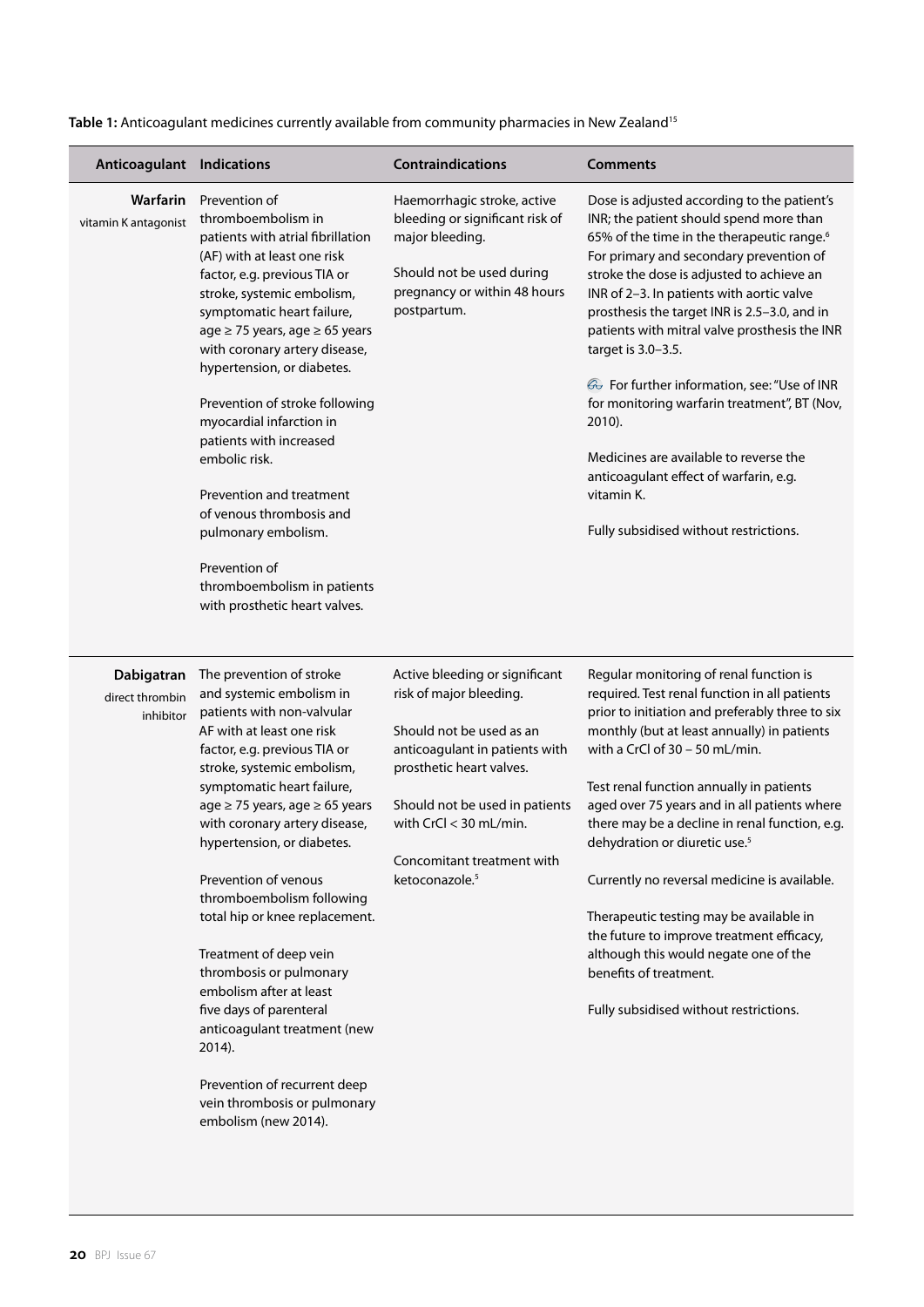| Rivaroxaban<br>inhibitor of factor Xa                                 | The prevention of venous<br>thromboembolism following a<br>total hip or knee replacement.<br>Treatment of deep vein<br>thrombosis.<br>Prevention of recurrent<br>deep-vein thrombosis and<br>pulmonary embolism.<br>Prevention of stroke and<br>systemic embolism in<br>patients with non-valvular AF<br>and at least one risk factor:<br>symptomatic heart failure,<br>hypertension, age $\geq$ 75 years,<br>diabetes, or prior TIA or stroke. | Active bleeding or significant<br>risk of major bleeding,<br>prosthetic heart valve.<br>Hepatic disease associated<br>with coagulopathy. <sup>31</sup>                                                                                                                                                                                                              | Check renal function before prescribing;<br>doses in patients with renal impairment<br>may need to be reduced (or the medicine<br>avoided) depending on the indication (see<br>NZF for details).<br>Fully subsidised with Special Authority<br>approval for up to five weeks following a hip<br>replacement and up to two weeks following<br>a knee replacement with application from<br>any relevant practitioner.                                                                                                                                                                                                              |
|-----------------------------------------------------------------------|-------------------------------------------------------------------------------------------------------------------------------------------------------------------------------------------------------------------------------------------------------------------------------------------------------------------------------------------------------------------------------------------------------------------------------------------------|---------------------------------------------------------------------------------------------------------------------------------------------------------------------------------------------------------------------------------------------------------------------------------------------------------------------------------------------------------------------|----------------------------------------------------------------------------------------------------------------------------------------------------------------------------------------------------------------------------------------------------------------------------------------------------------------------------------------------------------------------------------------------------------------------------------------------------------------------------------------------------------------------------------------------------------------------------------------------------------------------------------|
| Apixaban<br>inhibitor of factor Xa                                    | The prevention of venous<br>thromboembolism following<br>hip or knee replacement<br>surgery.<br>The prevention of stroke<br>and systemic embolism in<br>patients with non-valvular AF<br>and at least one risk factor:<br>symptomatic heart failure,<br>hypertension, age ≥ 75 years,<br>diabetes, or prior TIA or stroke.                                                                                                                      | Active bleeding or significant<br>risk of major bleeding.                                                                                                                                                                                                                                                                                                           | Check renal function before prescribing;<br>doses in patients with renal impairment<br>may need to be reduced (or the medicine<br>avoided) depending on the indication (see<br>NZF for details).<br>Efficacy not established in patients with<br>prosthetic heart valves.<br>This medicine is approved for use but not<br>currently subsidised.                                                                                                                                                                                                                                                                                  |
| <b>Enoxaparin</b><br>low molecular<br>weight heparin -<br><b>LMWH</b> | The prevention of deep-vein<br>thrombosis in surgical and<br>medical patients.<br>Treatment of deep-vein<br>thrombosis and pulmonary<br>embolism.<br>Treatment of acute coronary<br>syndromes.<br>Prevention of clotting in<br>haemodialysis.<br>Treatment of venous<br>thromboembolism in<br>pregnancy (unapproved<br>indication).                                                                                                             | Haemorrhagic disorders,<br>thrombocytopenia, recent<br>cerebral haemorrhage,<br>severe hypertension, peptic<br>ulcer, major trauma or<br>recent surgery to the eye<br>or nervous system, acute<br>bacterial endocarditis, spinal<br>or epidural anaesthesia<br>with treatment doses<br>of unfractionated or<br>LMWH, hypersensitivity to<br>unfractionated or LMWH. | The risk of bleeding may be increased if<br>renal function is impaired; reduce dose if<br>eGFR is < 30 mL/min/1.73m <sup>2</sup> . Monitoring<br>anti-factor Xa may be required in patients<br>with an eGFR $<$ 30 mL/min/1.73m <sup>2</sup> and<br>unfractionated heparin may be preferable.<br>Immune-mediated thrombocytopenia can<br>develop after five to ten days. Platelets<br>should be measured before treatment and<br>monitored if given for longer than four days.<br>Hyperkalaemia can result from inhibition of<br>aldosterone in patients with: diabetes, renal<br>failure, acidosis, or raised plasma potassium. |

 $\mathbb G$  For further information on anticoagulants, including initiating warfarin treatment, reversing the effects of anticoagulants, and converting between anticoagulants see: **http://files.www.clotconnect.org/healthcare-professionals/resources-for-health-careprofessionals/AnticoagPocketGuide-1.pdf** 

N.B. The dosing regimens and indications in the above link are based on current United States guidance and may not always be applicable to the New Zealand context.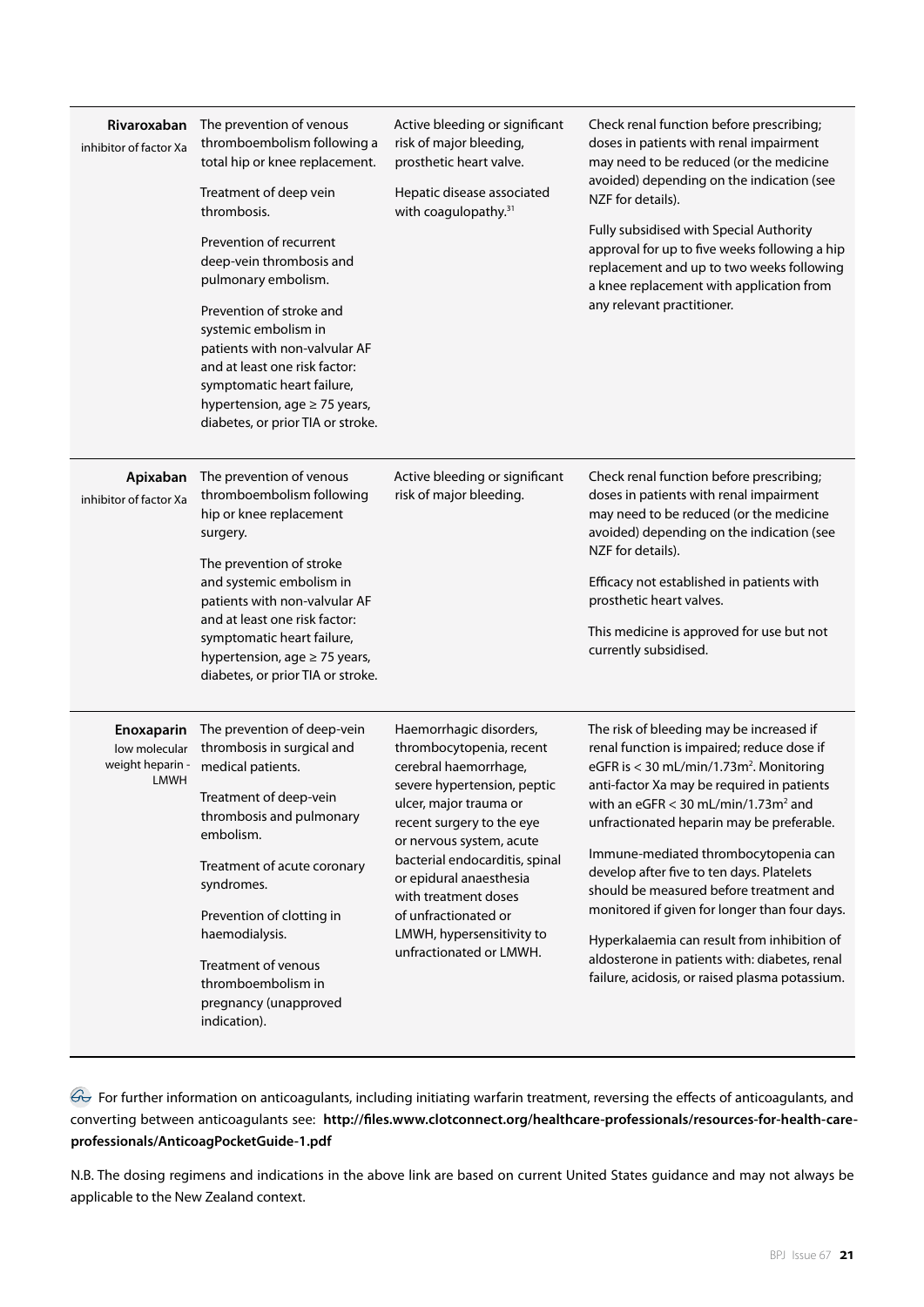| <b>Antiplatelet Indications</b>                                          |                                                                                                                                                                                                                                                                             | <b>Contraindications</b>                                                                                                                                                | <b>Comments</b>                                                                                                                                                                                                                                                                                                                                                                                                                                                                                                                                                                                                                    |
|--------------------------------------------------------------------------|-----------------------------------------------------------------------------------------------------------------------------------------------------------------------------------------------------------------------------------------------------------------------------|-------------------------------------------------------------------------------------------------------------------------------------------------------------------------|------------------------------------------------------------------------------------------------------------------------------------------------------------------------------------------------------------------------------------------------------------------------------------------------------------------------------------------------------------------------------------------------------------------------------------------------------------------------------------------------------------------------------------------------------------------------------------------------------------------------------------|
| <b>Aspirin</b><br>salicylate non-steroidal<br>anti-inflammatory drug     | The prevention of thrombotic<br>cardiovascular and<br>cerebrovascular disease.<br>For use in patients following<br>coronary artery by-pass<br>surgery.<br>For the treatment of acute<br>thrombotic conditions, e.g.<br>acute myocardial infarction<br>and ischaemic stroke. | Previous or active peptic ulcer,<br>haemophilia, severe cardiac<br>failure.<br>A history of hypersensitivity to<br>aspirin or NSAIDs.<br>Not for the treatment of gout. | Guidelines vary for the use of aspirin in<br>primary prevention of cardiovascular<br>disease. Generally, aspirin can be<br>considered for the primary prevention of<br>cardiovascular disease in patients with<br>a five-year cardiovascular risk > 20%<br>and without significant risk factors for<br>bleeding. <sup>32</sup><br>Fully subsidised without restrictions.                                                                                                                                                                                                                                                           |
| Clopidogrel<br>thienopyridine<br>antiplatelet                            | The prevention of vascular<br>ischaemic events in<br>patients with symptomatic<br>atherosclerosis.<br>The prevention of<br>atherothrombotic events in<br>patients with acute coronary<br>syndrome for up to 12 months<br>(with aspirin).                                    | Severe hepatic impairment,<br>active bleeding or significant<br>risk of major bleeding.                                                                                 | Clopidogrel has the benefit over<br>aspirin of not requiring concomitant<br>gastroprotection in patients with<br>previous peptic ulceration, when taken as<br>monotherapy.<br>Following an acute coronary syndrome a<br>flag can be placed in the patient's notes<br>to remind clinicians when the treatment<br>period has finished.<br>Fully subsidised without restrictions.                                                                                                                                                                                                                                                     |
| Dipyridamole<br>adenosine reuptake<br>and phosphodiesterase<br>inhibitor | The secondary prevention of<br>ischaemic stroke or TIA.<br>The prevention of<br>thromboembolism in patients<br>with prosthetic heart valves<br>(with aspirin).                                                                                                              | Nil                                                                                                                                                                     | Should be used cautiously in patients<br>with rapidly worsening angina, aortic<br>stenosis, recent MI, left ventricular outflow<br>obstruction, heart failure, hypotension,<br>myasthenia gravis. Migraine may be<br>exacerbated.<br>Fully subsidised without restrictions.                                                                                                                                                                                                                                                                                                                                                        |
| reversible<br>purinoreceptor-P2Y <sub>12</sub><br>antagonist             | Ticagrelor The prevention of<br>atherothrombotic events in<br>patients with acute coronary<br>syndrome for up to 12 months<br>(with aspirin)                                                                                                                                | Active bleeding or significant<br>risk of major bleeding, history<br>of intracranial haemorrhage.                                                                       | Measure renal function one month after<br>initiation. Should be used with caution<br>in patients with asthma or COPD, or in<br>patients with a history of hyperuricaemia.<br>A flag can be placed in the patient's notes<br>to remind clinicians when the treatment<br>period has finished.<br>Fully subsidised with Special Authority<br>approval following application by any<br>relevant practitioner for patients recently<br>diagnosed with a ST-elevation or non-<br>ST-elevation acute coronary syndrome<br>and in who fibrinolytic treatment has not<br>be given in the last 24 hours (and is not<br>planned to be given). |

Table 2: Oral antiplatelet medicines currently available from community pharmacies in New Zealand<sup>15</sup>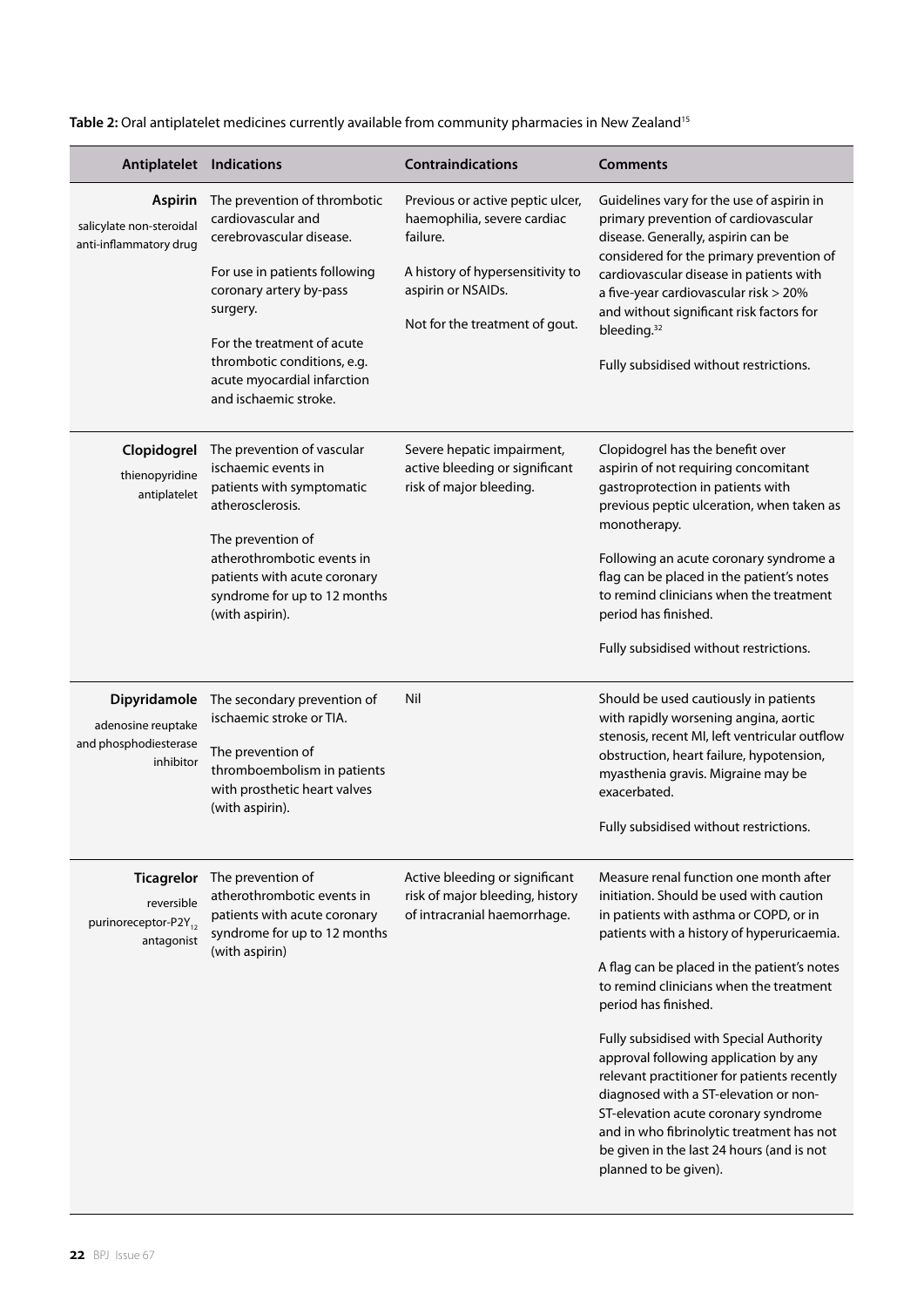| Antiplatelet                                | <b>Indications</b>                                                                                                                                       | <b>Contraindications</b>                                                               | <b>Comments</b>                                                                                                                                                                                                                                                                                                                                                                                                                                                                                                                                                             |
|---------------------------------------------|----------------------------------------------------------------------------------------------------------------------------------------------------------|----------------------------------------------------------------------------------------|-----------------------------------------------------------------------------------------------------------------------------------------------------------------------------------------------------------------------------------------------------------------------------------------------------------------------------------------------------------------------------------------------------------------------------------------------------------------------------------------------------------------------------------------------------------------------------|
| Prasugrel<br>thienopyridine<br>antiplatelet | The prevention of<br>atherothrombotic events in<br>patients with acute coronary<br>syndrome who are undergoing<br>percutaneous coronary<br>intervention. | Active bleeding or significant<br>risk of major bleeding, history<br>of TIA or stroke. | Discontinue at least seven days before<br>surgery depending on the clinical<br>circumstance.<br>Fully subsidised with Special Authority<br>approval for patients who have<br>undergone coronary angioplasty in<br>the past four weeks and have a bare<br>metal stent or a drug-eluting stent, and<br>are clopidogrel-allergic i.e. a history of<br>anaphylaxis, urticaria, generalised rash, or<br>unexplained asthma developing shortly<br>after clopidogrel initiation. Subsidy also<br>applies for patients who have had a stent<br>thrombosis while taking clopidogrel. |